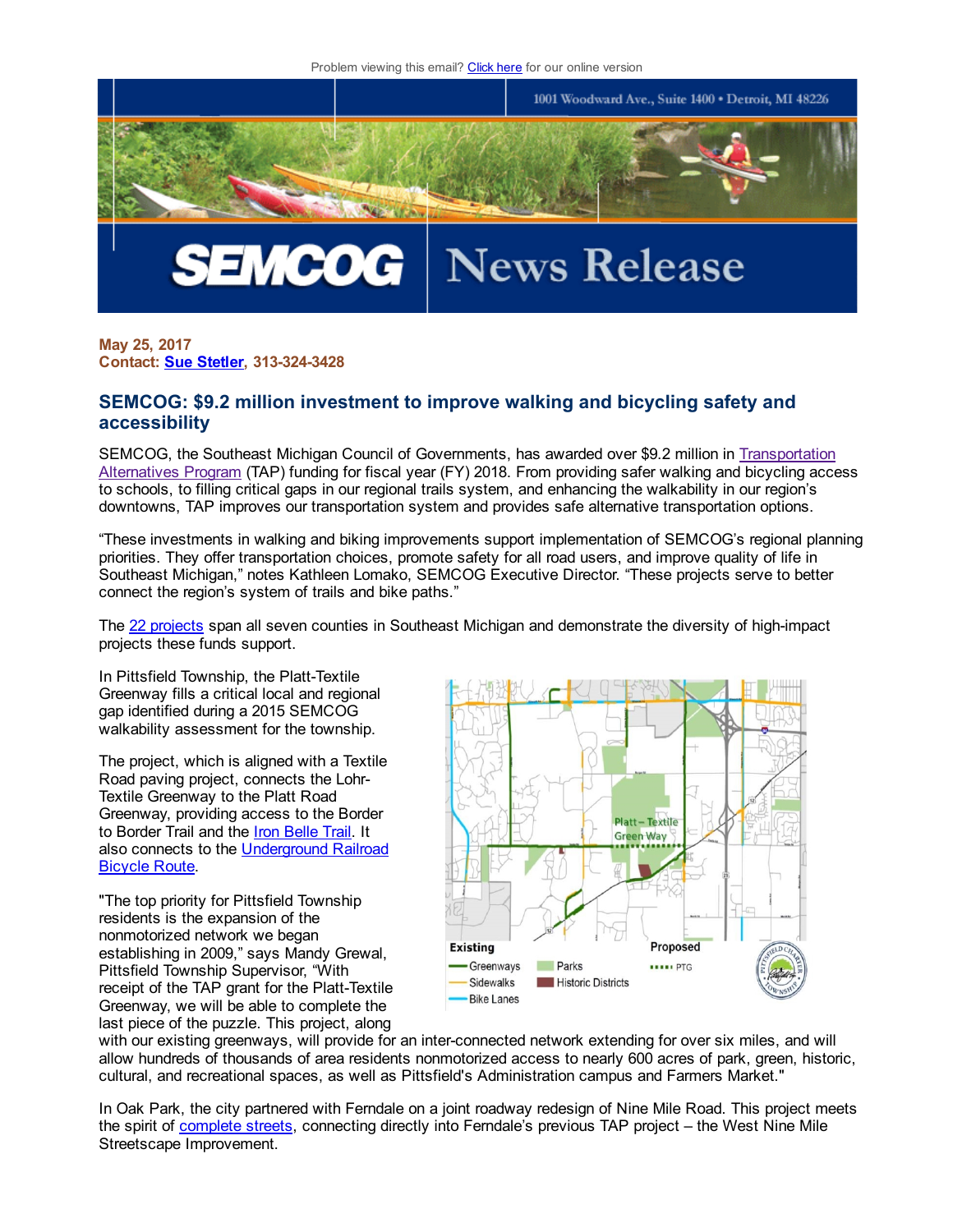This project removes two of the four vehicle travel lanes, replacing those lanes with a center left turn lane, buffered bike lanes, and several pedestrian refuge islands. The result is a road that is safer and more accommodating for all people, whether they walk, bike, drive, or take transit.

The city has plans for continuing this concept westward in future phases, with a goal of connecting to both Southfield and Detroit.

"This is exciting news for the residents and businesses of Oak Park," said Oak Park Mayor Marian McClellan. "We now have the opportunity to change the future of Nine Mile Road by creating new public spaces, attracting new economic development opportunities to the city, adding bike lanes that connect with Ferndale, and providing an alternate mode of transportation."

In Taylor, a project that started out as a trail within a park developed into a combination of bicycling and pedestrian facilities that provide access to a wide variety of core [services,](http://semcog.org/Access) in part based on technical assistance provided by SEMCOG. The project connects the city's primary business district to its two major city parks – Heritage and Fletcher – Wayne County Community College, the Taylor Sports Complex, the city library, and several neighborhoods. It also connects to transit stops and complements the city's efforts to implement a local bike share system, providing people of all ages additional mobility options.

"We're very pleased to receive this important grant," said Taylor Mayor Rick Sollars. "Increasing alternative transportation options in our community is





part of our greater vision moving forward, a vision not only shared by our partners at SEMCOG, but the leadership at Wayne County Community College, which has supported our efforts in creating a 'cultural corridor' in and around the Heritage Park location. The City of Taylor currently lacks any bike or pedestrian routes or pathways. This grant award allows us to offer safer options for bikers and pedestrians. Creating the Fletcher Discovery Trail will serve as yet another productive chapter in those efforts, connecting key areas like Heritage Park, WCCCD, Superior Blvd., the Eureka Way retail and entertainment district, and even Telegraph Road."

TAP funds can be used for a wide variety of projects, including bicycle facilities, multi-use paths, streetscape enhancements that improve pedestrian safety and connectivity, transportation-related green infrastructure, and projects encouraging students in grades K-8 to walk or bike to school. These regional investments use federal transportation funds to support implementation of SEMCOG's green infrastructure and bicycle and pedestrian plans by offering transportation choices, promoting walkability, and improving quality of life in Southeast Michigan. An overview of all the TAP projects awarded in the region over the last five years can be viewed at [SEMCOG's](http://maps.semcog.org/tap/) TAP Project Location Story Map.

Projects were selected by local elected officials who are members of SEMCOG's Regional Review Clearinghouse Committee.

SEMCOG will next issue a call for TAP projects in November 2017, with applications due in February 2018. However, applications for TAP funds can be submitted through MDOT's online grants [system](https://sso.state.mi.us/) MGS at anytime